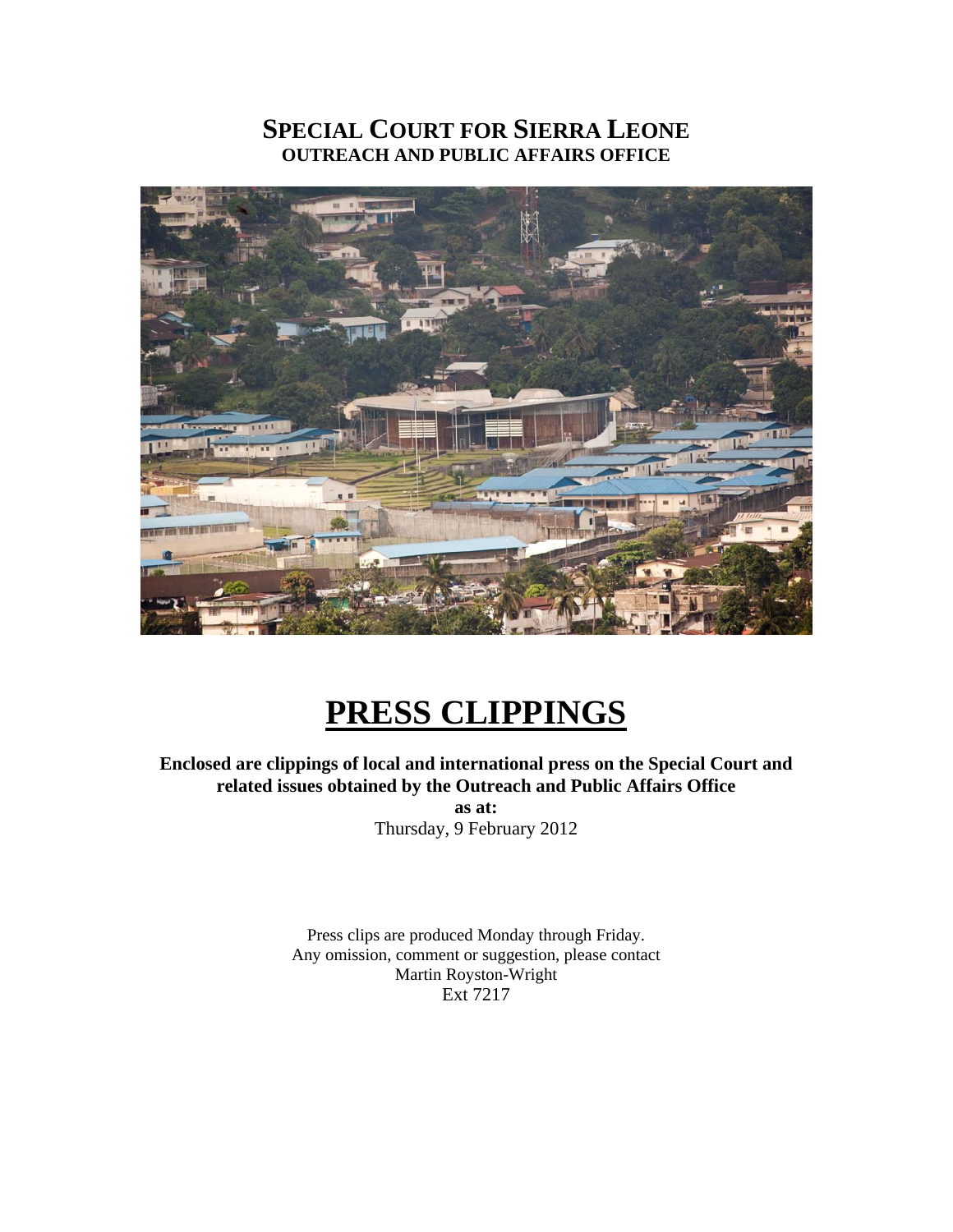| <b>International News</b>                                         |           |
|-------------------------------------------------------------------|-----------|
| From Hama to Homs, by Way of Sarajevo, Kigali/ Democracy Arsenal  | Page 3    |
| Guinea: Progress in Massacre Probe / Human Rights Watch           | Pages 4-5 |
| Jackson Center has Reached its Fund-Raising Goal / The Observer   | Page 6    |
| Bemba's Men Took "No Decision Without His Consent" / <i>IW PR</i> | Pages 7-8 |
| Marten Youssef Says Prosecutor Can Refer Indictment/ Naharnet     | Page 9    |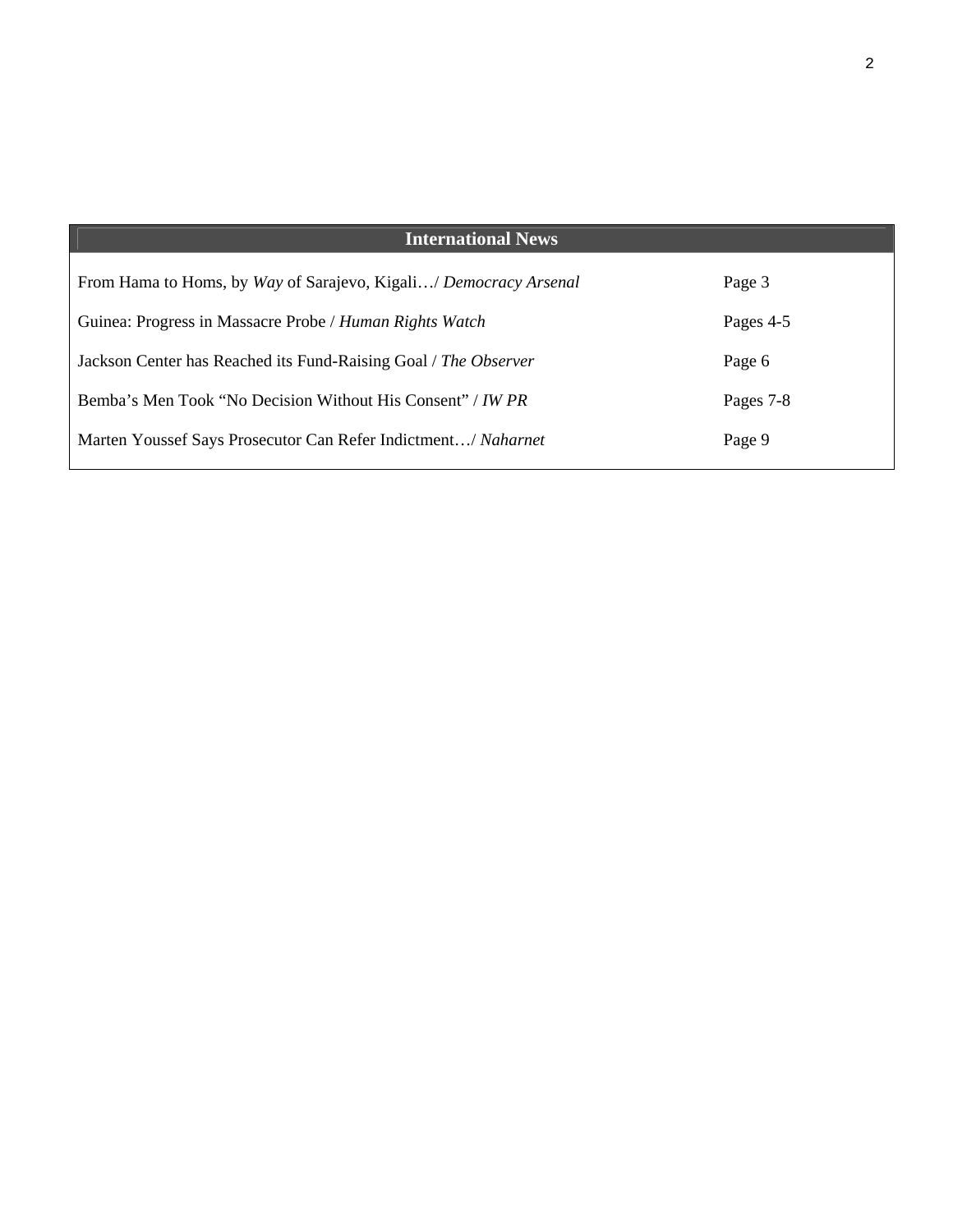#### **From Hama to Homs, by way of Sarajevo, Kigali (but also Skopje and Nairobi)**

…3. **Accountability Has Meaning**. Hafez Assad ruled Syria longer after Hama than before, dying of heart failure in 2000 as the Middle East's longest-serving ruler. His son is unlikely to be so fortunate. His former colleagues Hosni Mubarak and Zine el-Abedine Ben Ali are on trial in their own countries, Ben Ali in absentia since Saudi Arabia has declined to return him. Liberian strongman Charles Taylor is awaiting the verdict from the Special Court for Sierra Leone on his role in sparking that horrific violence. Slobodan Milosevic died of a heart attack while on trial in the Hague. The UN Human Rights Commissioner has called for Assad to be brought up on charges by the International Criminal Court, and the Gulf Cooperation Council appears to be considering a similar step. This would leave Assad very little ability to travel outside Syria, even were he to be successful in suppressing protests and rebellion.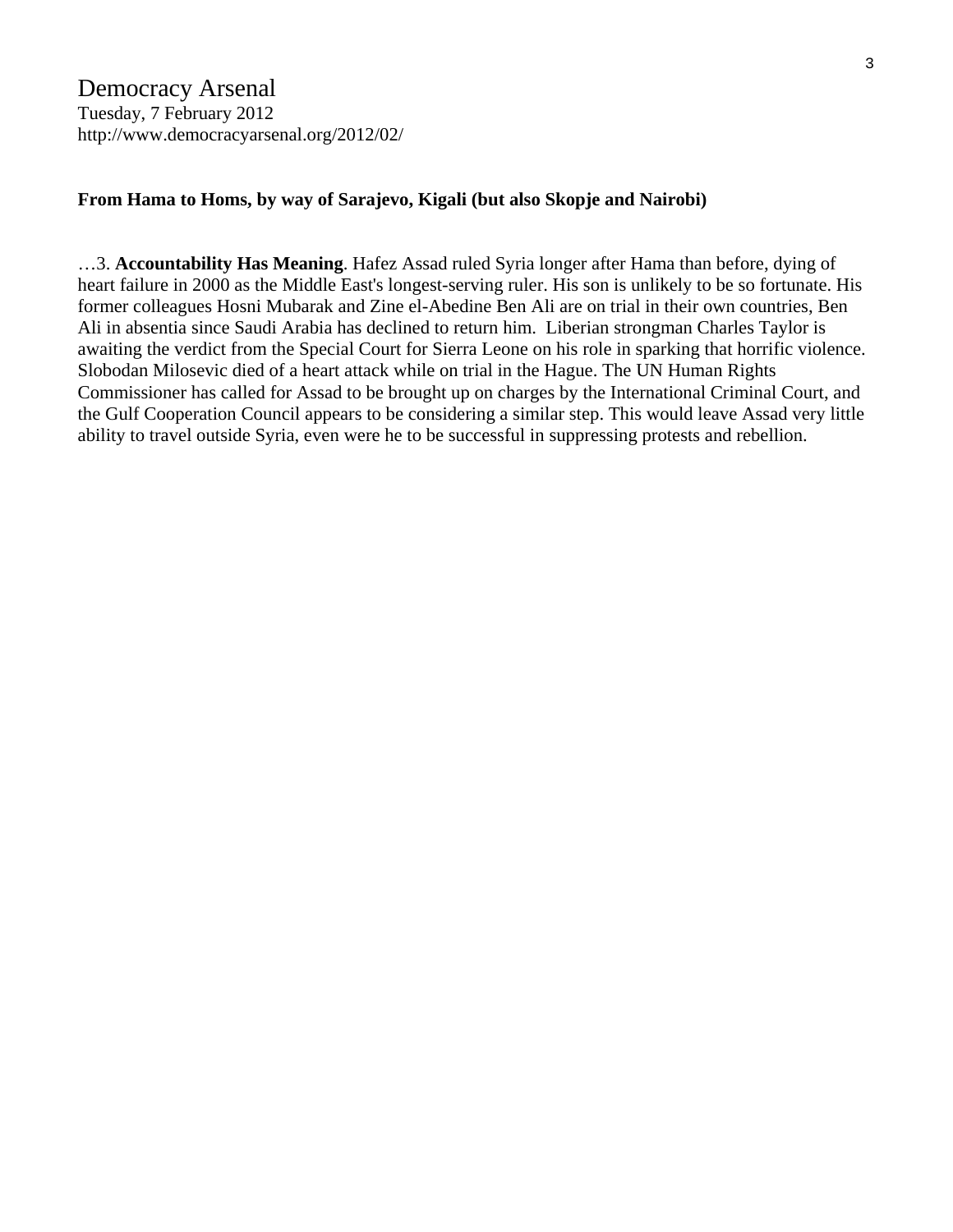## **Guinea: Progress in Massacre Probe**

#### *Support Work of Judges; Ensure Witness Protection, Rights of Accused*

(Nairobi, February 9, 2012) – The decision by investigative judges in Guinea to file charges against a high-level military official allegedly implicated in grave violations of human rights during a massacre of protesters in 2009 is an important step toward ensuring justice for the victims, Human Rights Watch said today. Security forces were implicated in the killings of more than 150 opposition members and the rape of over 100 women in the aftermath of a peaceful demonstration.

Col. Moussa Tiégboro Camara is the highest-level official to be questioned and charged in relation to the crimes. On February 8, 2012, Tiégboro Camara appeared before the investigative judges overseeing the investigations, following the filing of charges on February 1. Tiégboro Camara has been cooperative and was not taken into custody, sources in Guinea said.

"The courageous work of the judges and the charges against Colonel Moussa Tiégboro Camara are an encouraging and meaningful step forward for justice in Guinea," said Corinne Dufka, senior West Africa researcher for Human Rights Watch. "Ensuring justice for the 2009 victims and their families would help break the cycle of violence, fear, and impunity that has blighted the lives and hopes of so many Guineans for so many years."

Human Rights Watch called on the Guinean government to support the judges' work by allowing them to proceed independently and to undertake efforts to protect witnesses and victims. The group also called on the Justice Ministry to ensure that Tiégboro Camara and others accused in the massacre are prosecuted in accordance with international fair trial standards.

Tiégboro Camara is charged for his alleged involvement in abuses on and around September 28, 2009, as the security forces, some allegedly under his command, responded to what had been a peaceful demonstration by tens of thousands of protesters gathered at the main stadium in the capital. The demonstrators were protesting continued military rule and the presumed candidacy in planned elections of then-junta leader Capt. Moussa Dadis Camara.

Members of the Presidential Guard and other security units opened fire on the crowds, leaving about 150 people dead. Many were riddled with bullets and bayonet wounds, while many others died in the ensuing panic. Security forces subjected over 100 women at the rally to brutal forms of violence, including individual and gang rape, and sexual assault with sticks, batons, rifle butts, and bayonets.

A December 2009 report by Human Rights Watch and a 2009 report by a United Nations-led International Commission of Inquiry concluded that the abuses committed by security forces very likely constituted crimes against humanity. Both Human Rights Watch and the UN commission implicated Tiégboro Camara as among those most responsible for the serious crimes committed.

Human Rights Watch found that gendarmes personally commanded by Tiégboro Camara on at least two occasions used lethal force against opposition supporters converging on the stadium on September 28, resulting in the deaths of at least three unarmed protesters.

Later, Tiégboro Camara and gendarmes in his unit entered the stadium together with members of the Presidential Guard. Some of the gendarmes in his unit took an active part in the massacre, and, to a lesser degree, in the sexual violence that followed. Several witnesses told Human Rights Watch they saw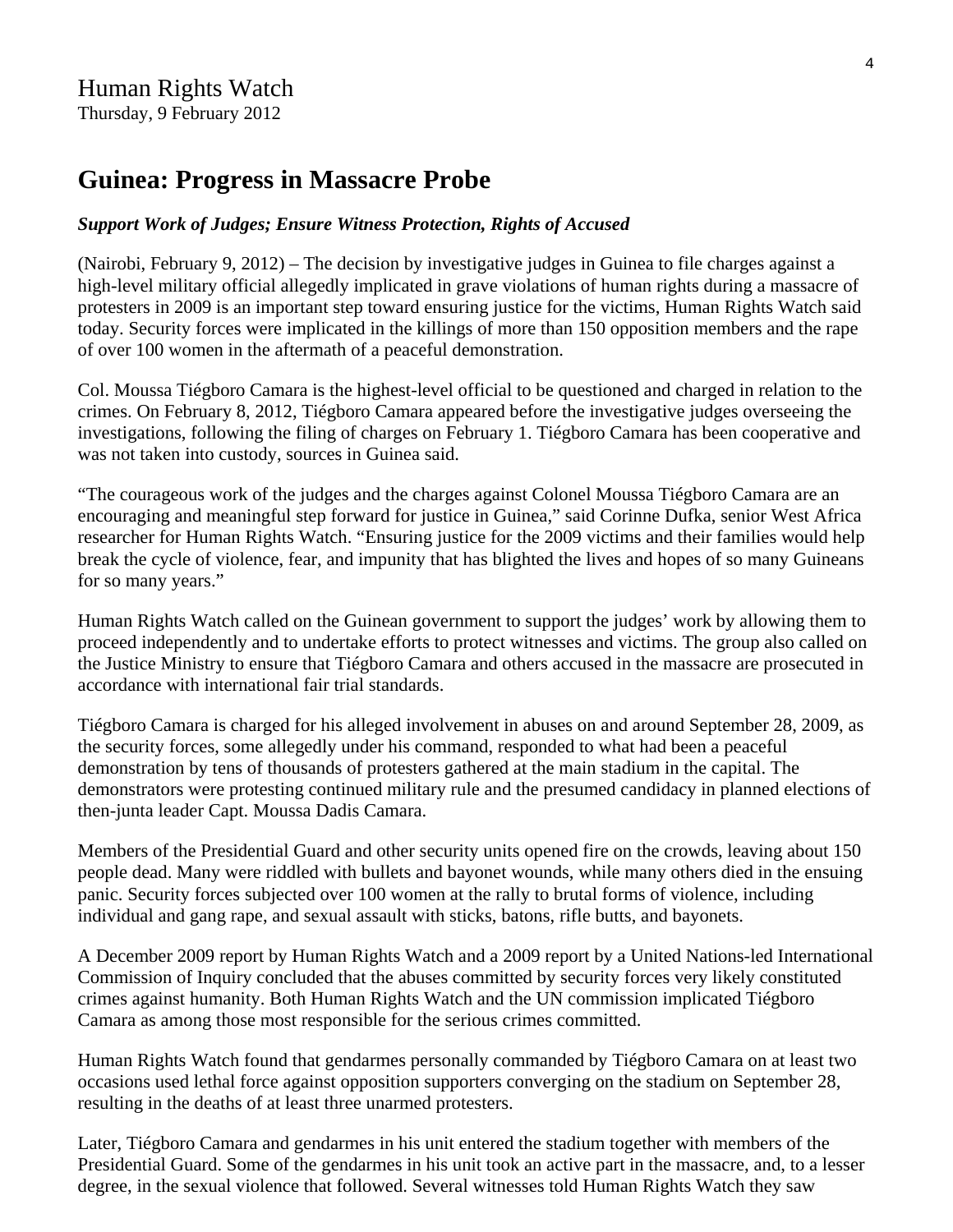Tiégboro Camara inside the stadium while many of the serious abuses described in this report, including murder and rape, were taking place.

The massacre was widely condemned by the international community. On October 14, 2009, the International Criminal Court (ICC) prosecutor, Luis Moreno-Ocampo, confirmed that the situation in Guinea was under preliminary examination by his office.

On February 8, 2010, three Guinean magistrates were tasked with establishing individual criminal responsibility for the September 28 events. In May 2010, the ICC reported that the investigating judges had interviewed 200 people. In addition to Tiégboro Camara, at least two other men have been charged for their alleged involvement in the September 2009 killings and rapes.

One of those charged is Lt. Aboubacar Sidiki Diakité, the then-head of the Presidential Guard, or red beret troops, at the time of the massacre, whose troops were most directly implicated in the crimes. He remains at large with his whereabouts unknown. On January 19, 2011, Interpol issued a Red Notice for Diakité.

Since January 2009, Tiégboro has been a minister in the presidency in charge of fighting drug trafficking and organized crime. Human Rights Watch expressed concern about his continuation in this appointment by President Alpha Condé, along with Lt. Col. Claude Pivi as minister of presidential security, who was also implicated in the September 2009 violence.

In a May 2011 report, Human Rights Watch identified several key challenges to ensuring that domestic investigations and prosecutions are conducted fairly, impartially, and effectively. These include the absence of a witness protection program, inadequate material resources for the judiciary, and antiquated penal codes. Guinean authorities still have considerable work to do in credibly addressing these issues, Human Rights Watch said.

"For years, political interference and intimidation has undermined the independence of the judiciary and contributed to the widely held perception that the powerful are above the law," Dufka said. "The efforts by the judges and Ministry of Justice to hold accountable those responsible for the 2009 stadium violence are playing an important role in reversing this trend."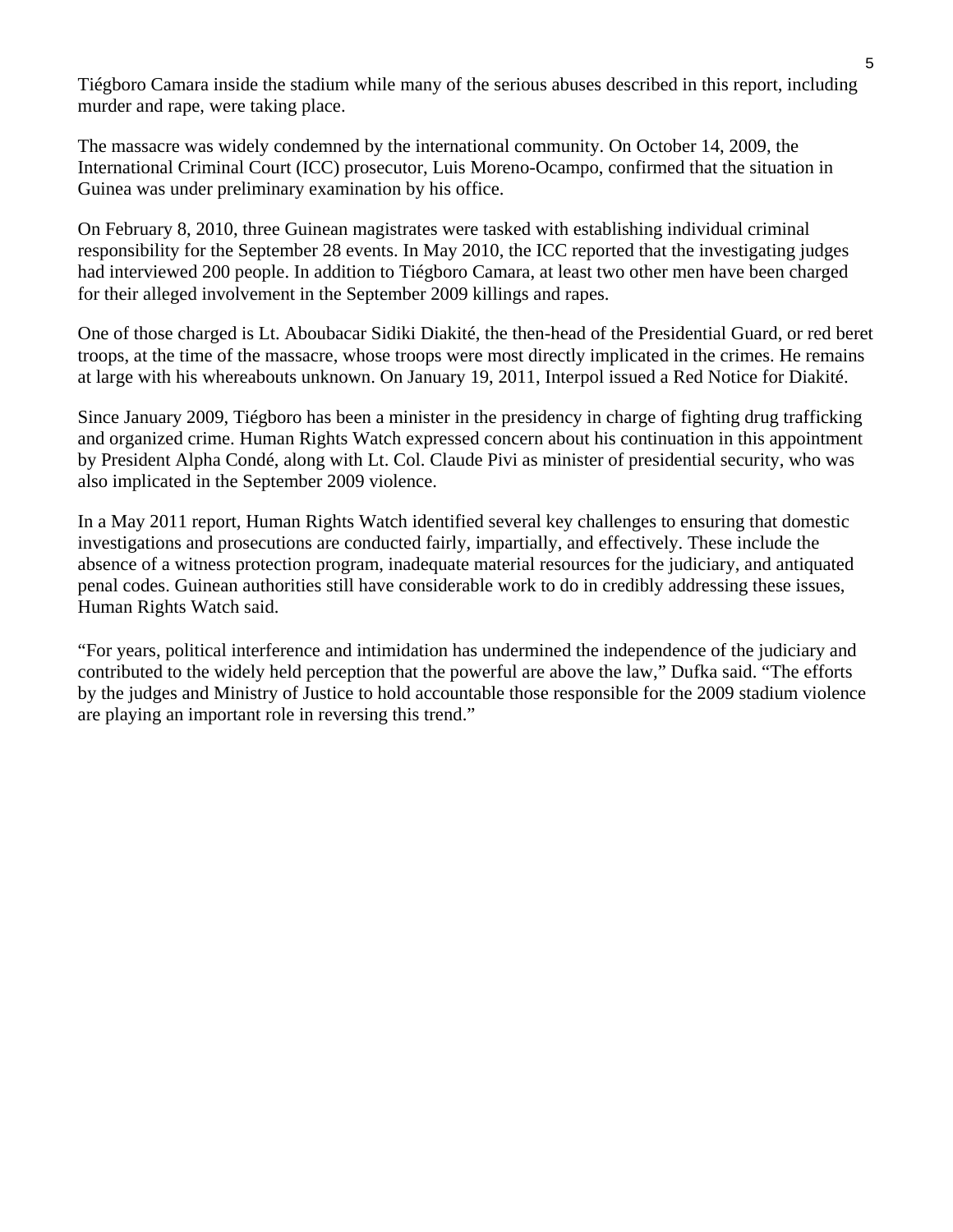#### **Jackson Center has reached its fund-raising goal**

JAMESTOWN - The Robert H. Jackson Center is pleased to announce that thanks to all who contributed to the 2011 Annual Fund Challenge, it reached its goal of raising \$100,000, which the Board of Directors then matched.

The Robert H. Jackson Center, which last year celebrated its 10th anniversary, is excited to announce new Board leadership. Stan Lundine, who performed as Chair during 2010-11, last week passed the gavel to fellow Board member David M. Crane. Crane, a professor at Syracuse University College of Law, is the former Chief Prosecutor of the Special Court for Sierra Leone and the driving force behind the Jackson Center's annual International Humanitarian Law Dialogs.

The Jackson Center is also pleased to announce the appointment of Peggy Morgan of Warren, Pa., to the Board of Directors.

On Monday at 7 p.m., Morgan and Sandy Rothenberg will co-host at the Warren County Courthouse the annual event honoring Justice Jackson's birthday - the day that will mark his 120th. The program, free and open to the public, will feature Lisa and Rich Gensheimer previewing segments of their forthcoming documentary on Robert H. Jackson, Liberty Under Law (working title), followed by an interactive "Talk-Back" session with the audience. The film, the latest in their "Stories from the Past that Shape Our Future" series, chronicles the life and legacy of Robert Jackson.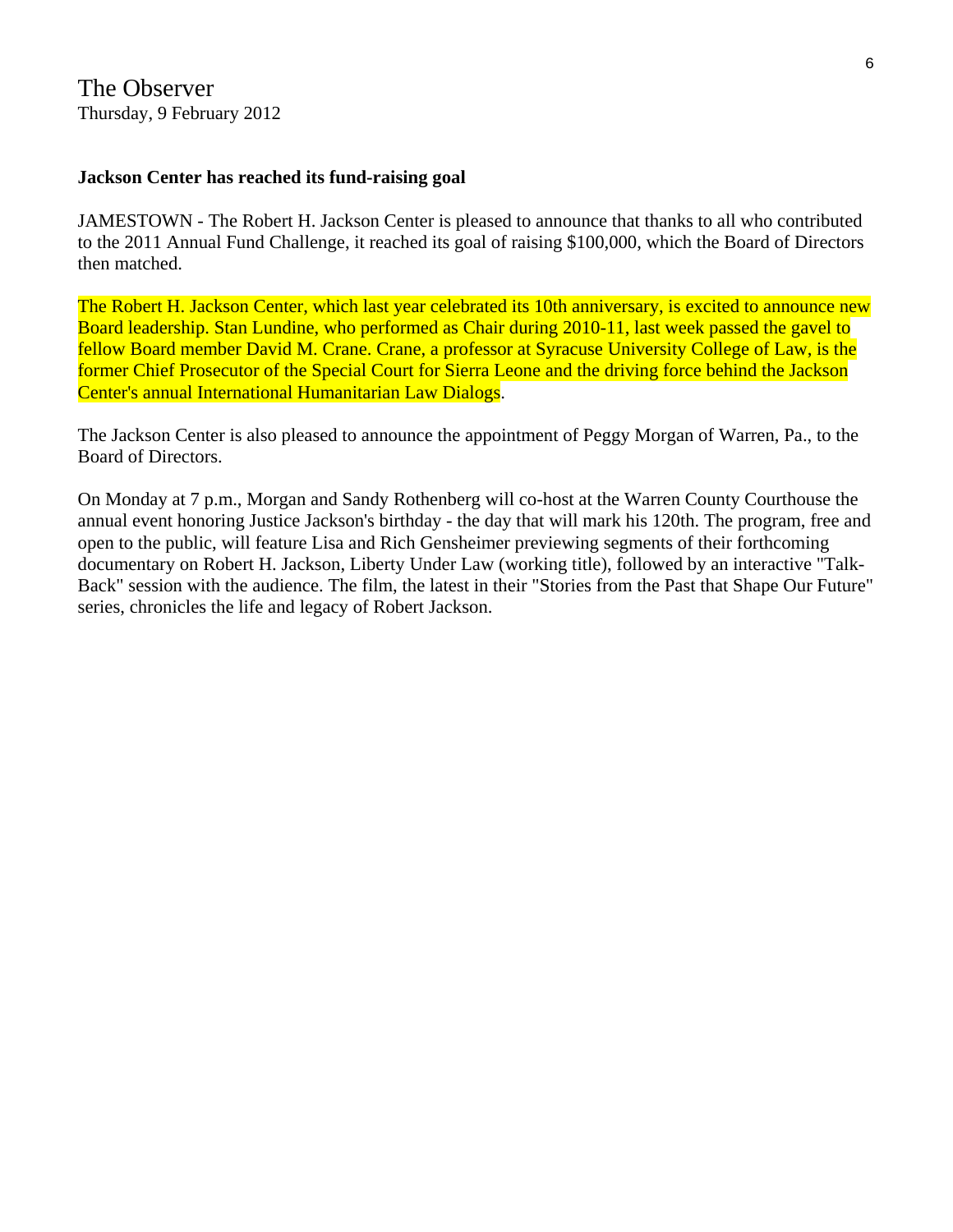#### Institute for War and Peace Reporting

Thursday, 9 February 2012

#### **Bemba's Men Took "No Decision Without His Consent"**

By Rehema Kabuo and Lucie Bindu

As the war crimes trial of leading Congolese politician Jean-Pierre Bemba Gombo resumed last week, a member of his organisation told judges at the International Criminal Court, ICC, that the defendant alone issued orders to troops that were sent into the Central African Republic to support that country's president.

The prosecution witness, identified only by the number 45, was part of Bemba's Movement for the Liberation of Congo, MLC, and gave testimony about its hierarchical structure and decision-making process.

Bemba is standing trial at the ICC for crimes committed by his troops – including murder, rape and pillage – which he is accused of failing to prevent or punish.

MLC combatants were deployed in the Central African Republic, CAR, between October 2002 and March 2003 at the invitation of the country's president, Ange-Félix Patassé, who had requested help in defeating a coup attempt by François Bozizé.

Witness 45 told the court that Bemba was in daily contact with the commanders of the troops in CAR.

"The only person who was entitled to take decisions was the commander-in-chief, Jean-Pierre Bemba. He was in permanent contact with his second-in-command through satellite phone and radio," the witness told prosecuting counsel Horejah Bala-Gaye. "It was unimaginable that a decision would be taken without [Bemba's] consent."

Under cross-examination, the witness reiterated that Bemba was in contact with the MLC officers, who he said had the means to communicate with their supreme commanders wherever they went.

Witness 45 also described the recruitment of soldiers into the MLC force. Most came from the Équateur province of northern DRC, and were given a basic induction course delivered by Ugandan trainers.

"This training included training for parades, weapons handling and also what behaviour to adopt on a battlefield," the witness said.

Asked by the prosecutor whether there was a code of conduct that MLC troops were required to observe, the witness said such a code did exist.

"The code of conduct included sanctions for offenses such as murder, robbery, desertion, dissipation of ammunitions, [and] pillage," he said, adding that this was not always observed on the ground. Because the MLC soldiers did not receive regular supplies while in CAR, they used pillage as a means of survival.

"The MLC had a code of conduct written in French, but it was difficult for the troops to respect this code given the harsh conditions they were living under," he said.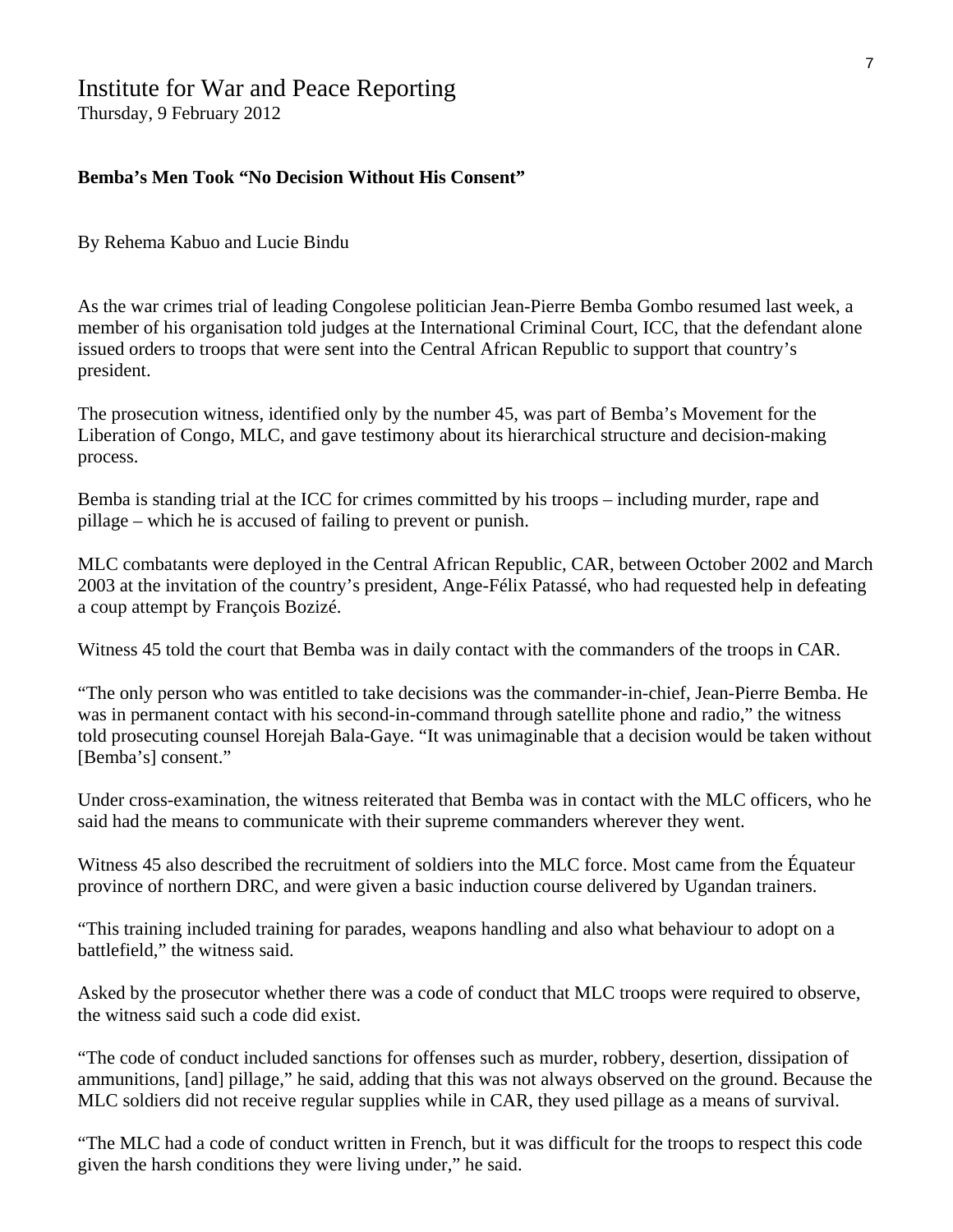Witness 45 said the MLC's own military court prosecuted up to ten soldiers on charges of pillage, but handed down light punishments ranging from three to six months' detention. According to the witness, the cases were intended to demonstrate that indiscipline within the MLC was being dealt with.

"The trials aimed at proving to the international community that the MLC was not responsible for the crimes committed in CAR," the witness said.

Asked about the defendant's personality, Witness 45, who had served under him since 1998, said, "Mr Bemba did not lack courage, but he was prone to authoritarianism and tyranny. Those were his character traits, and also [he had] a certain indifference towards human suffering."

Bemba denies the charges against him, arguing that once MLC fighters crossed from the DRC into CAR, they fell under Patassé's command. His defence argues that the former CAR head of state was therefore answerable for the conduct of the MLC troops.

The defence's cross-examination of Witness 45 took place mostly in closed session.

Asked to give the dates of courts martial of MLC soldiers, the witness was unable to give a precise answer, saying these events took place a long time ago.

The witness also said that aside from the MLC, there were Libyan troops in the CAR during the same period, providing Patassé's personal security.

The trial continues this week.

*Rehema Kabuo and Lucie Bindu are IWPR interns in The Hague. This article was published at IWPR's ACR Issue 313.*